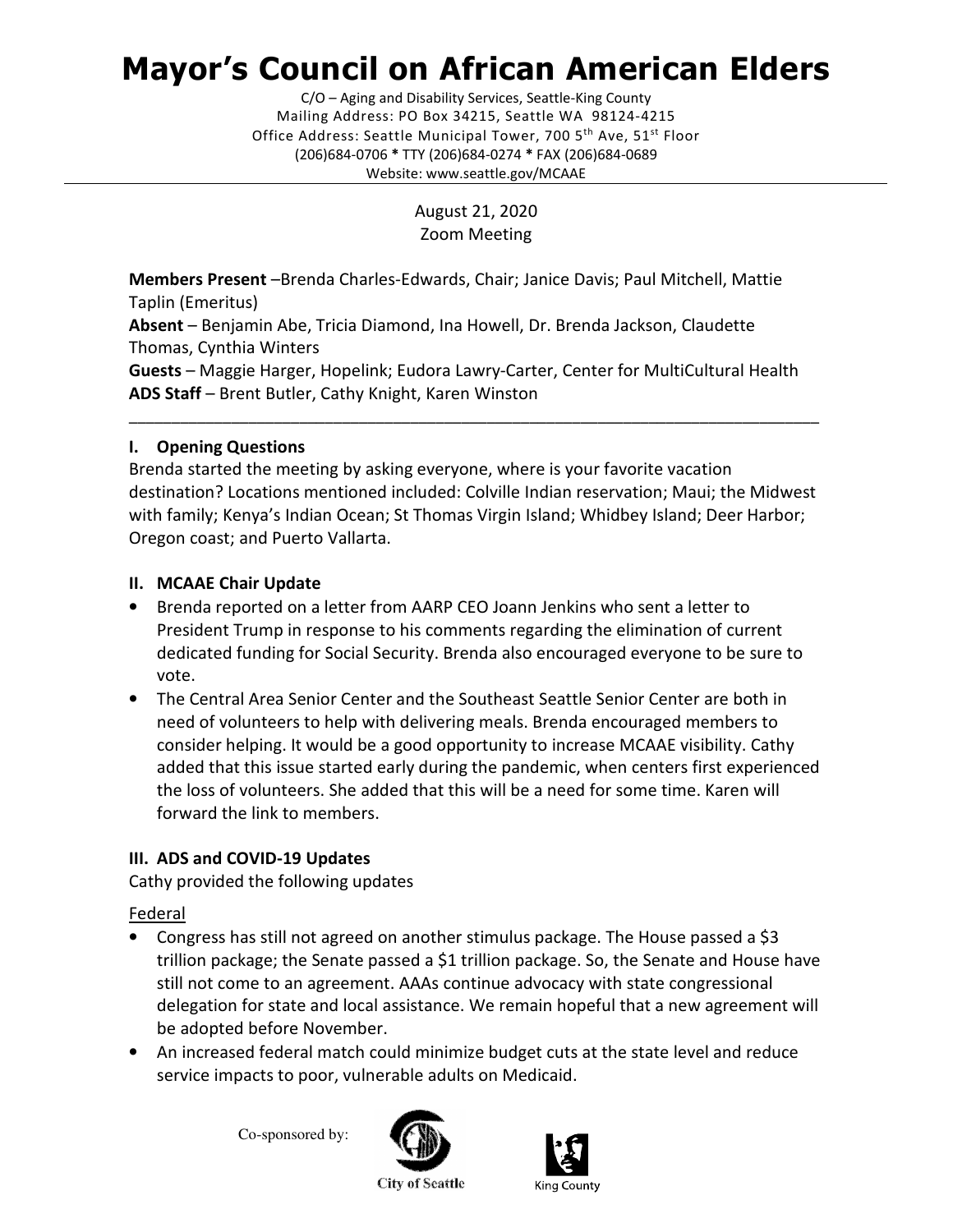## State

- • State legislators are still hopeful that we will get some relief. There is still a possibility of a special session of the Washington State legislature.
- • In terms of the funding for programs and services that could be impacted by the budget, no decisions will be made until the next legislative session begins in January 2021.
- • AAAs are focusing on increased advocacy and are collecting stories so that legislators will understand the importance of programs and services, and what the impact will be if programs are cut. A broad range of organizations (e.g., AARP, SEIU, nursing homes, etc.) are also working together on this.

## Local

- • Submittal of the MCAAE letter and participation in the budget engagement session occurred at the right time. It was good that concerns about elder abuse were raised.
- • HSD staff are working to present recommendations to the Mayor's Office, and the City Budget Office about the possibility of moving safety programs (e.g., 10 domestic violence advocate positions) to the Human Services Department (HSD).
- • Some City Councilmembers feel strongly about creating a whole new community safety department versus transferring positions to HSD.
- • ADS is still working to identify fiscal resources for an African American Elders Program (AAEP) nurse.

# COVID-19

- • King County is still in phase two and doing okay holding there despite new COVID-19 outbreaks among clients and workers in long-term care facilities, group homes and supported living programs for developmentally disabled adults.
- • We continue to follow Public Health guidelines (e.g., wear masks, wash hands, and maintain social distancing).
- ADS staff are still working remotely and continue to provide resources for clients.
- • ADS serves over 12,000 clients in King County. To date, there have been 20 deaths among clients, compared to the overall deaths (60%) that occurred in nursing homes.

# Age Friendly

- • Brent reported on a recent presentation he made at the Seattle Design Festival, along with a member from the Seattle Planning Commission, and local architect Donald King.
- • Age Friendly has organized a three-part series on LGBTQ+2S issues. Brent is currently working on part three, and trying to secure Jericho Brown, a Pulitzer Prize winner for poetry, as the guest speaker.
- • Age Friendly is also working with the Seattle Department of Transportation, the Office of Housing, and the Office of Planning and Community Development to refine a Geographic Information System (GIS) map that identifies where older adults are located and matching this information with the location of service providers and areas with above average COVID-19 infections, hospitalizations and deaths. The goal is to identify needs and support organizations to address those needs.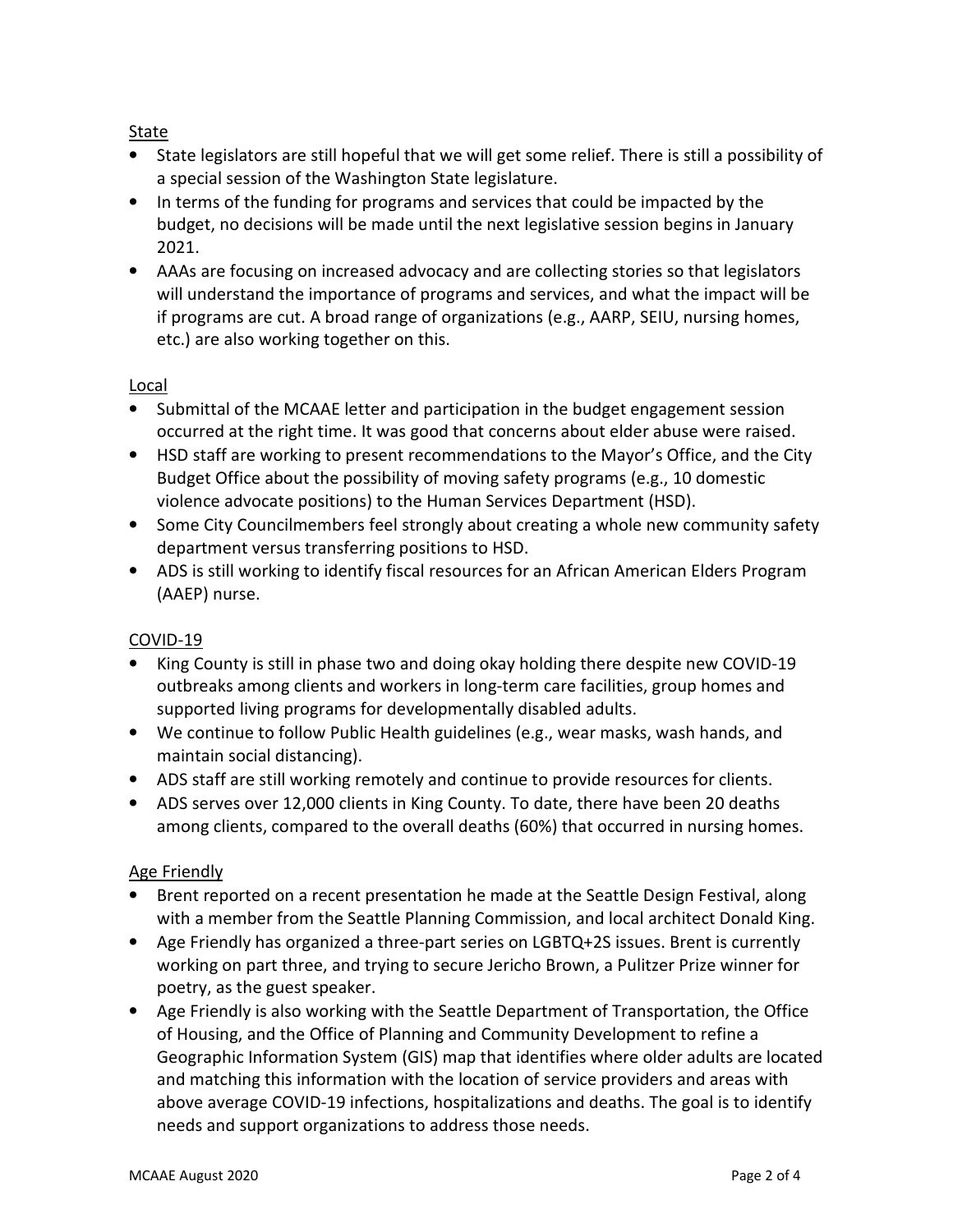### IV. Committee Reports

#### **African Immigrant Outreach**

 • Brent reported on behalf of Dr. Abe. They are reaching out to organizations to identify the needs of African descent elders. They will report back on their findings.

#### Grandparent's Day Planning Committee

 • Brenda reported on the plans for the 2020 Grandparents Day event. The partners are the Northwest African American Museum (NAAM), AARP, and ADS. Grandparents Day is nationally recognized on the Sunday after Labor Day – September 13, from 2-4 p.m. The keynote will be Alesia Cannady, Executive Director of Women United. There will also be entertainment and games. Registration is required. Participants can watch on Zoom or call-in. The event is being publicized on social media, the museum's website, and an article is included in the September issue for **AgeWise**. Brenda and the museum's Executive Director will also give a presentation on the online program Close to Home, on Thursday, September 10, at 10:30 a.m. Paul offered to post the flyer on the Breakfast Group website, and Brent offered to email it to the African Descent Caucus. Karen will email the flyer to them.

#### Advocacy for African American Elders Program (AAEP) Nurse

- • Mattie and Karen had a meeting with Cathy Knight, to learn about the strategies HSD/ADS is pursuing to identify funding for an AAEP nurse.
- the types of clients they currently serve. Clients are living longer, so they are older, and many of their caregivers are age 70 and older. • Mattie also met with the AAEP manager, Margaret Boddie. The program has shifted in
- The program serves about 150 clients.
- • About one third need assistance with managing medications. A nurse could help with med management.
- • In the past two months, six clients have died. It is not known if their deaths were due to COVID-19.
- • AAEP program data is uploaded to ADS monthly. Cathy suggested taking a closer look at the program data, to help build a case for the need for a nurse. Karen will ask the ADS staff who manages the contract for more information.

#### Holiday Planning Committee - No report.

#### Property Tax Assistance Committee - No report

#### V. Community Reports

- • Maggie Harger reported that Hopelink recently convened a King County coalition meeting and discussed the shortage of volunteers, specifically volunteer drivers, but clients are still being served.
- • Maggie also added that the Transportation Navigators Project is on hold, due to the pandemic. Mattie submitted paperwork to become a navigator, but it is also on hold.